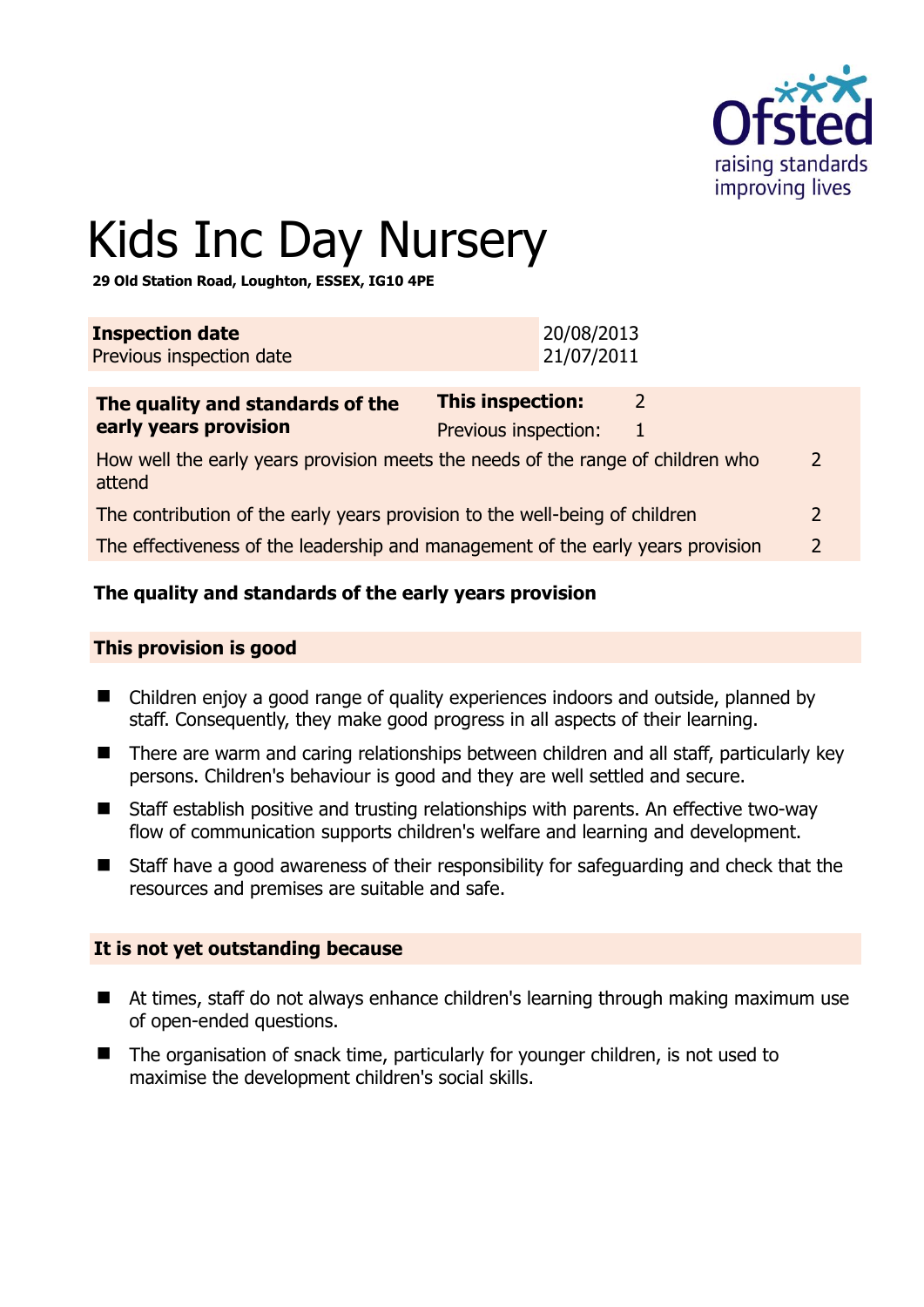# **Information about this inspection**

Inspections of registered early years provision are:

- scheduled at least once in every inspection cycle the current cycle ends on 31 July 2016
- scheduled more frequently where Ofsted identifies a need to do so, for example where provision was previously judged inadequate
- **•** brought forward in the inspection cycle where Ofsted has received information that suggests the provision may not be meeting the legal requirements of the Early Years Foundation Stage or where assessment of the provision identifies a need for early inspection
- **•** prioritised where we have received information that the provision is not meeting the requirements of the Early Years Foundation Stage and which suggests children may not be safe
- scheduled at the completion of an investigation into failure to comply with the requirements of the Early Years Foundation Stage.

# **Inspection activities**

- The inspector observed activities in all rooms and the outside area.
- $\blacksquare$ The inspector looked at a selection of policies, procedures and photographs of children joining in with different activities.
- The inspector carried out a joint observation with the manager.
- $\blacksquare$ The inspector spoke with the manager, staff, parents and children at appropriate times throughout the inspection.

# **Inspector**

Clair Stockings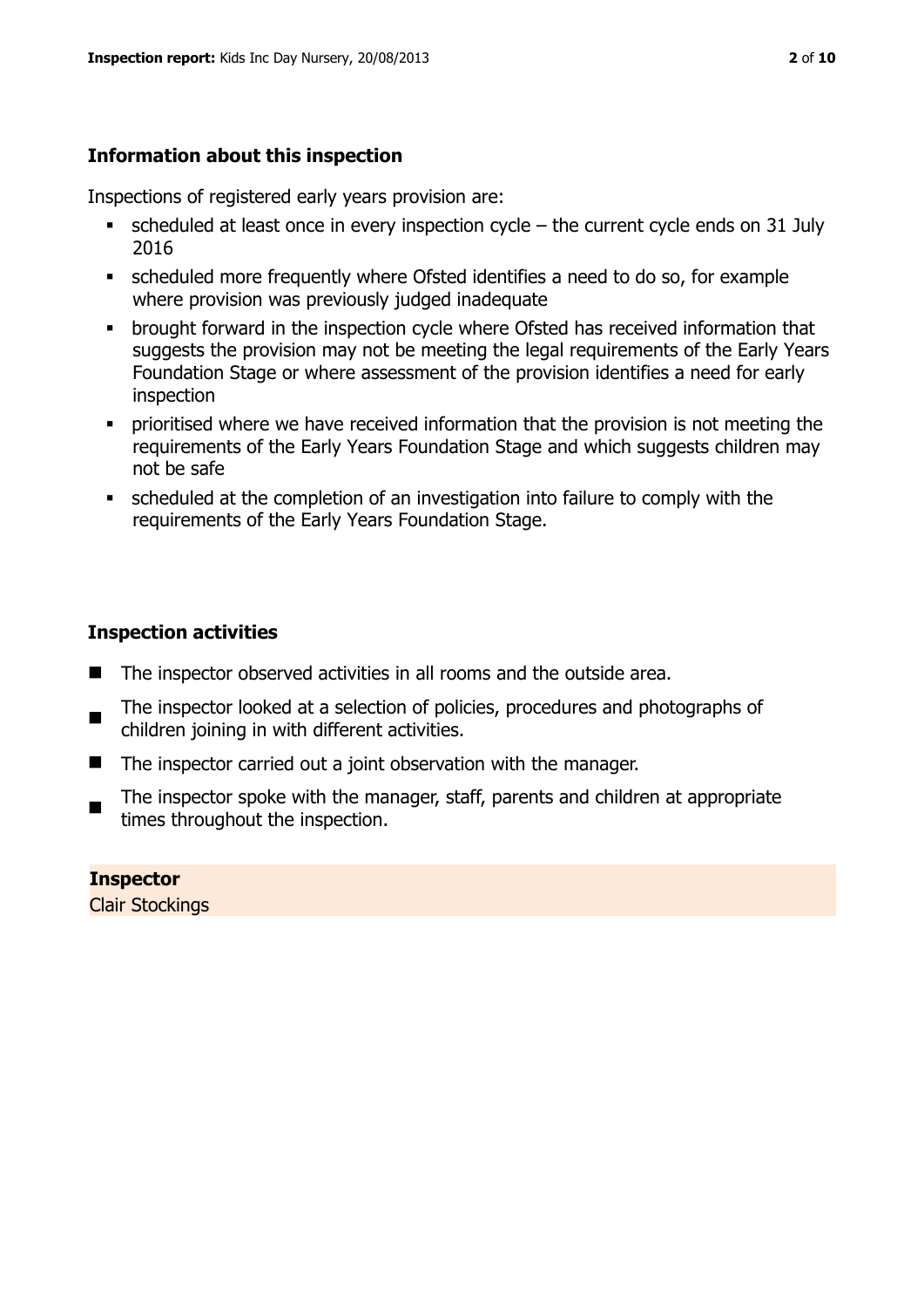# **Full Report**

# **Information about the setting**

Kids Inc. Day Nursery was registered in 2003 on the Early Years Register. It is one of 10 nurseries owned by Select Enterprises South East Ltd. It is situated in Loughton, Essex. The nursery serves the local area and is accessible to all children. It operates from a converted house and there is an enclosed area available for outdoor play.

The nursery opens Monday to Friday for 51 weeks of the year. Sessions are from 7.30am until 6pm. Children attend for a variety of sessions. The nursery provides funded early education for three- and four-year-old children and there are 107 children on roll. The nursery employs 19 members of childcare staff. Of these, two hold appropriate early years qualifications at level 2 and 15 at level 3.

#### **What the setting needs to do to improve further**

#### **To further improve the quality of the early years provision the provider should:**

- support staff further to enhance children's learning through consistently good use of open-ended questions
- $\blacksquare$  review the organisation of snack time, particularly for the younger children, in order to enhance the opportunity for children to develop their social skills.

# **Inspection judgements**

#### **How well the early years provision meets the needs of the range of children who attend**

Staff have a sound understanding of the seven areas of learning, which ensures they are skilled in planning to meet each child's individual needs. Staff use their knowledge to identify specific starting points for each child and maintain detailed records on how well they are progressing. They carefully evaluate each activity to help identify and narrow any gaps in the children's learning. Consequently, children thrive and make good progress in their learning and development. Effective systems to engage parents in all aspects of their child's learning are in place. Parents complete detailed records with staff on their child's admission to the nursery so that a robust assessment of each child's abilities is made. This ensures staff can plan specifically for individual children. The strong key person system ensures parents are well informed about their children's achievements and progress. They have regular meetings with staff to share information about their child's development and share their own observations from home. This effectively involves parents in their child's learning.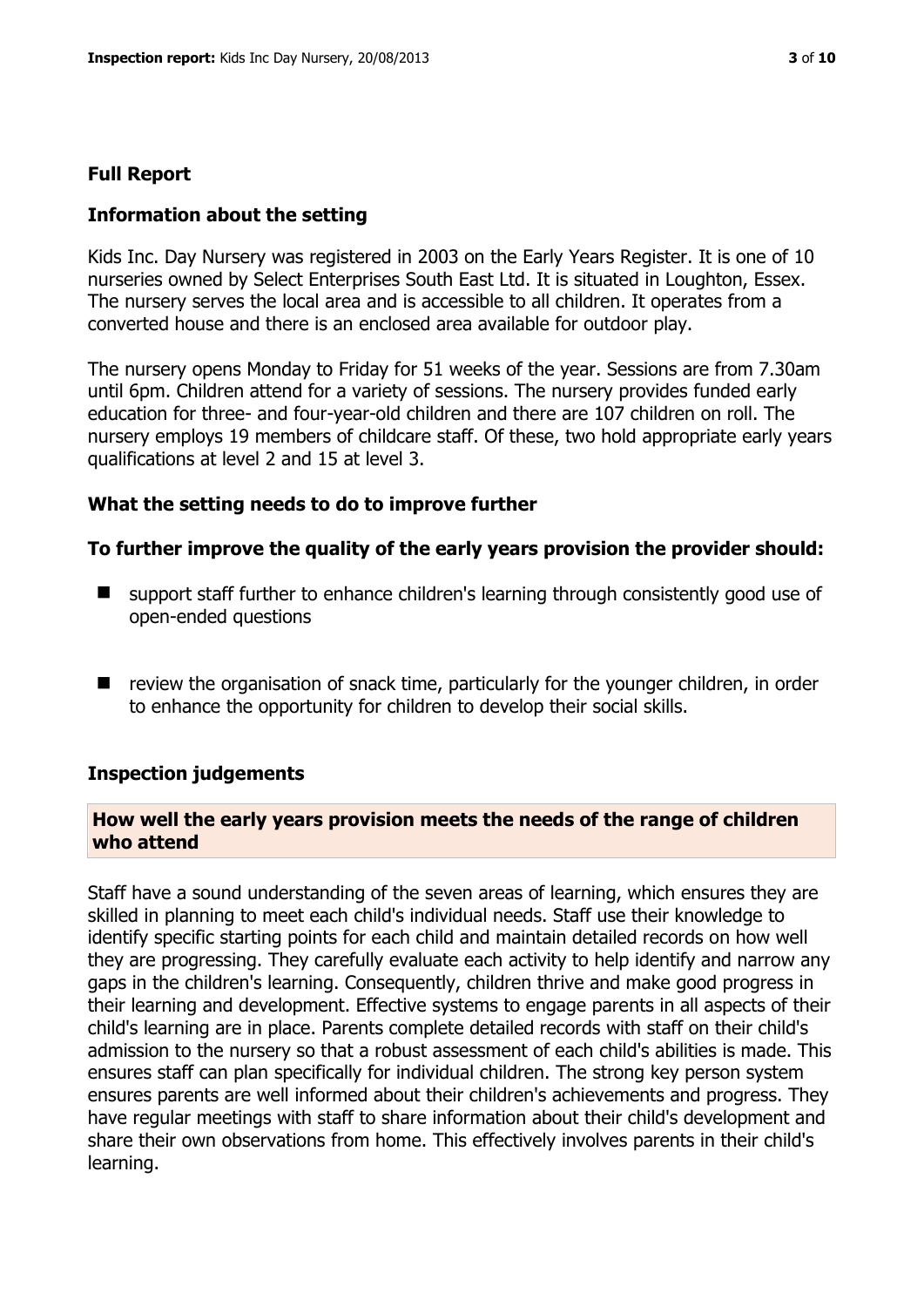Children have fun as they access a varied range of activities and experiences across different areas of learning. They clearly enjoy learning through play, eagerly choosing what they wish to do from the interesting range of resources offered. Children demonstrate a positive approach to learning, supported by the cheerful interactions of the staff team caring for them. Attentive staff play alongside the children offering gentle support and encouragement. Skilful questions by most staff extend children's thinking and they gently guide children to develop their skills as they play alongside them. However, on occasions, less experienced staff do not always use spontaneous opportunities to pose open-ended questions to extend children's thinking and development in all areas of learning.

Staff promote successfully the communication and language skills of all children. For example, younger children eagerly join staff to create a puppet show, retelling a familiar story and singing favourite rhymes. Older children are articulate, confident to interact with visitors to the nursery. Staff move around the playroom joining in with children's play, talking to them clearly and taking opportunities to extend their vocabularies. For example, children describe the texture of biscuit mixture as 'gluey and sticky' as they feel it between their fingers. Staff support children's development in early literacy as children are eager to share books with them. They enjoy snuggling up together to share a favourite book, establishing children's interest in reading for pleasure and purpose. Children use a wide range of different tools for making marks to practise early writing skills.

Staff promote children's mathematical learning effectively as they encourage children to estimate the number of scoops of sand it takes to balance the containers on weighing scales. Babies explore a variety of resources in the designated sensory room that encourage them to learn and investigate through their senses. For example, they exclaim with delight as, supported by attentive staff, they discover that they can create a range of sounds as they beat a wooden spoon against different surfaces. Children begin to develop an understanding of the wider world. For example, colourful wall displays include images from different countries and the nursery celebrates a variety of festivals, such as, Chinese New Year and St Patrick's Day. Exciting outings to the local shops, library and nearby fire station provide experiences for older children to find out about their local community.

Children explore, play and learn in a safe and secure environment both indoors and outdoors. Staff organise the playrooms and plan activities to ensure that every child enjoys exciting learning and development experiences that meet their individual needs. Children play outside on a daily basis and the outdoor area promotes children's developing physical skills and confidence. Children choose from a range of physical play equipment, including wheeled toys, hoops and balls and equipment to support all areas of learning is readily accessible for children to self-select. There is a good mix of adult-led and childinitiated play experiences, which encourages children to be active learners as they move freely between activities of their choice. Consequently, they develop skills to support the next stage in their learning and their move to school.

#### **The contribution of the early years provision to the well-being of children**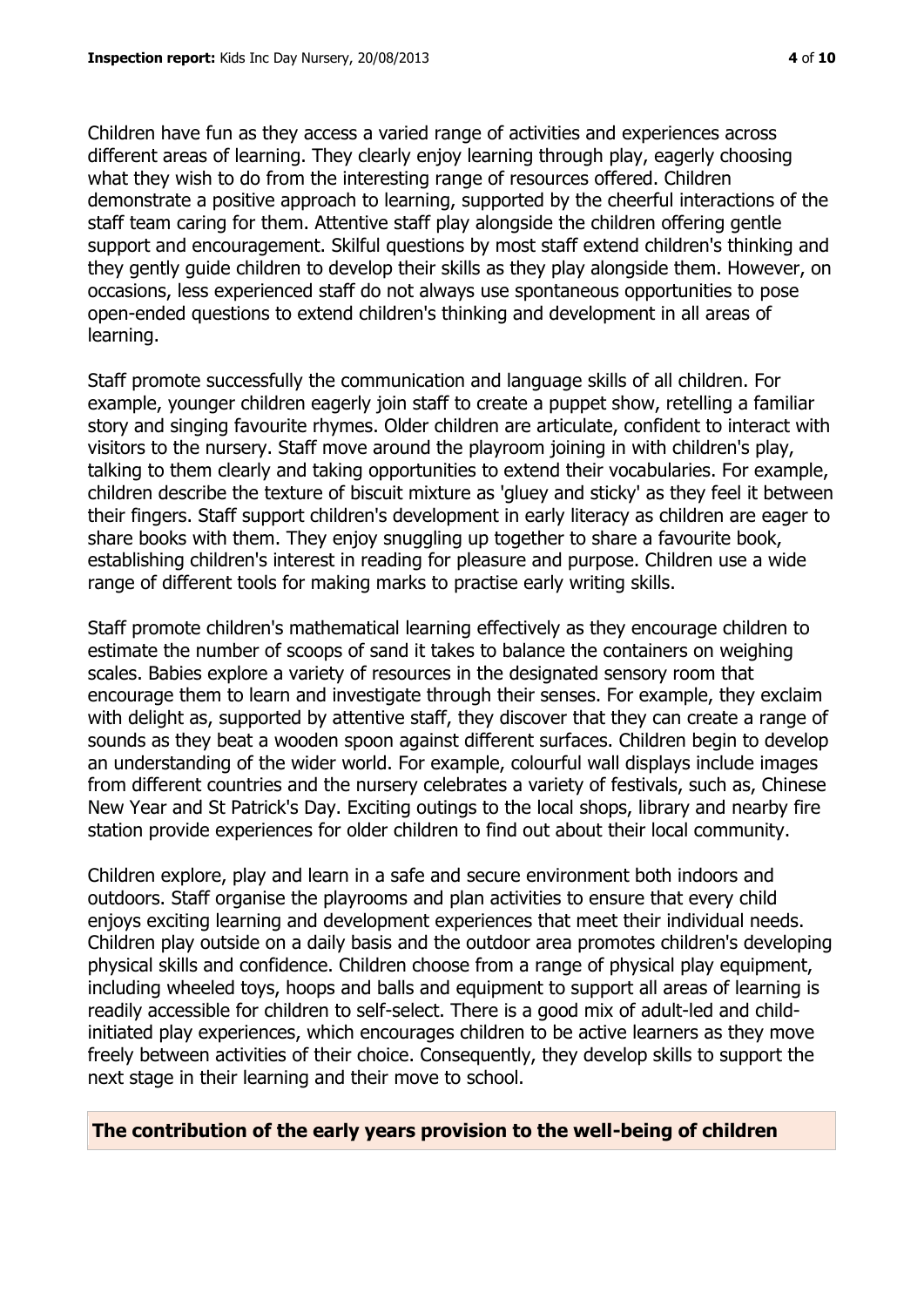Children play a full and active role in their learning in this warm and welcoming environment. Upon arrival, older children settle swiftly to an activity of their choice and confidently seek assistance and reassurance if needed. Babies and toddlers share a warm relationship with their key person and other staff, who are kind and gentle towards them. From an early age, they explore their surroundings, supported effectively by attentive staff. Regular praise and encouragement helps to promote children's self-esteem. Staff gather good information from parents about their child's care needs and effective settlingin routines help children create strong bonds with staff. As a result, all children form secure emotional attachments to staff. These good relationships also help to prepare children for future transfers, for example, from one base room to another within the nursery and, later to school. Staff foster children's sense of belonging well through the vibrant display of their photographs, paintings and collage work all around the nursery.

Staff support children's emerging understanding of the importance of a healthy lifestyle that involves physical exercise and a healthy diet. The nursery chef prepares nutritious snacks and meals, and children's individual dietary requirements are met. Mealtimes are sociable occasions when staff encourage older children to learn independence skills by helping to serve the food and pour their own drinks. However, there is scope to enhance the organisation of snack time for younger children to provide further opportunity to develop their social skills. Children are encouraged to manage their personal needs and older children can use the toilets with minimal support. Nappy changing routines for younger children are managed well. Children know and use good day-to-day hygiene habits, such as hand washing. They benefit from regular fresh air and exercise during outdoor play.

Children play cooperatively with their friends, taking turns and demonstrating respect for each other. Staff apply clear, consistent boundaries and, consequently, children's behaviour is good. They encourage use of manners, with gentle reminders to say 'please' and 'thank you'. Older children willingly take on responsibility, for example, as they help to tidy away their toys after play. During play outdoors they listen carefully and adhere closely to the instructions of staff and regularly practise the emergency evacuation procedures. This demonstrates a mature attitude to taking responsibility for the safety of both themselves and their friends. As a result, children enjoy their experiences in the nursery and learn good skills that support their future learning.

#### **The effectiveness of the leadership and management of the early years provision**

The manager and her team demonstrate a good understanding of the Early Years Foundation Stage and their responsibility to promote the learning and development of all children. They monitor the levels of planning and assessment to make sure these are consistent and display an accurate understanding of all children's skills, abilities and progress. Management have also recently introduced a tracking system to ensure that all children are making good progress and to identify any gaps in their learning. The manager monitors staff performance, both informally through working alongside the staff and more formally through annual appraisals. Staff are supported to attend relevant courses and gain additional qualifications. The manager uses regular staff meetings to discuss and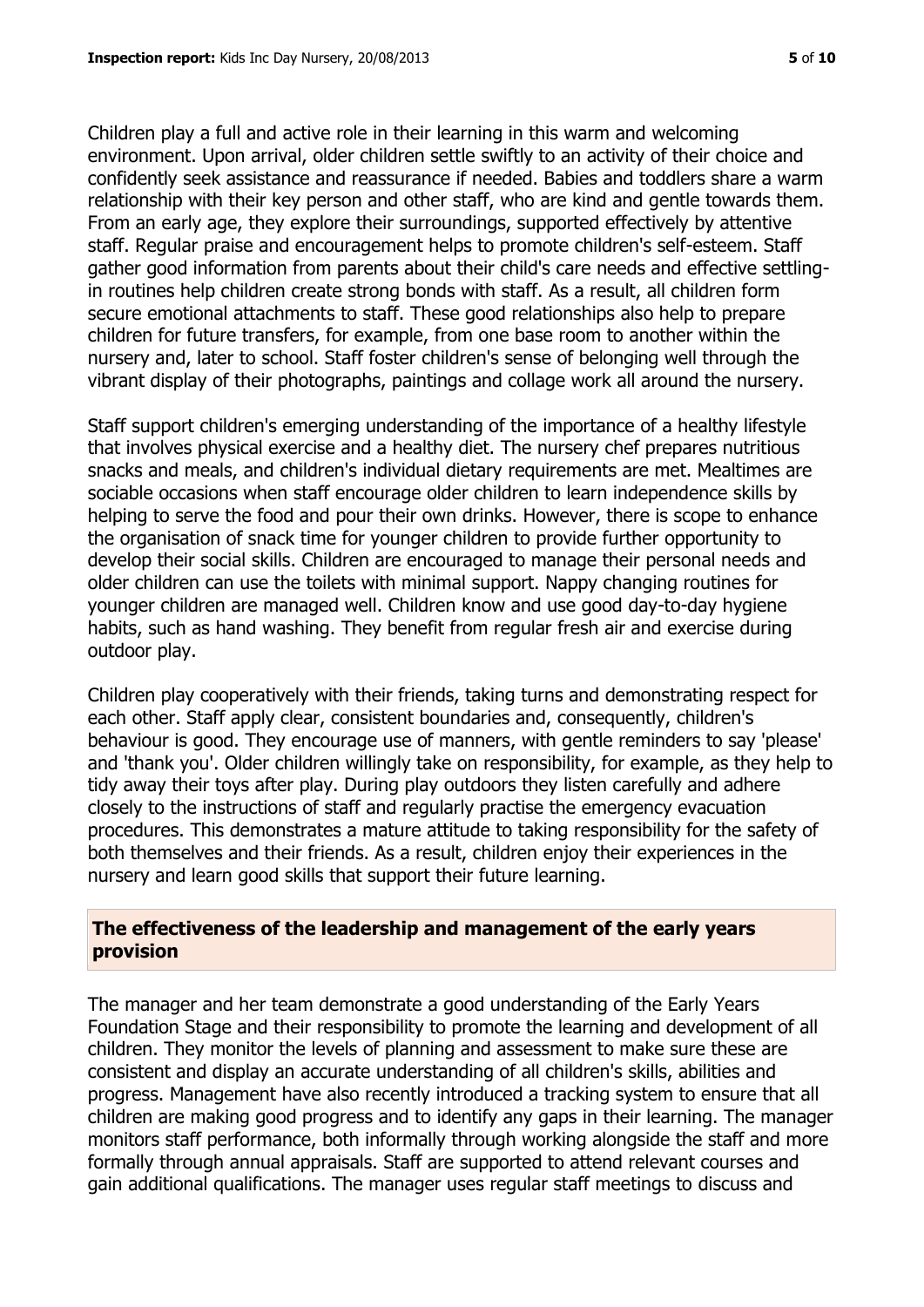share any ideas and practice issues to further promote effective outcomes for children. The manager and staff team demonstrate a commitment to the ongoing development of the whole provision and continue to identify priorities for improvement. Evaluation takes account of the views of managers, staff, the local authority advisor, parents and children. Parents' complete regular questionnaires and monitoring visits from the local authority are used to enhance the service provided and promote further improvement.

The provider has a good understanding of the safeguarding and welfare requirements. All required documentation is in place and readily available at inspection. Procedures for safeguarding children are good as staff understand their responsibilities and are fully aware of the procedure to follow should they have a concern. Robust vetting procedures check staff suitability to work with children. In addition, induction procedures support their developing knowledge of the nursery's policies and procedures. Staff understand their responsibilities to provide safe play environments for children. Staff ratios and levels of supervision are good at all times. Children play in a secure, safe environment where staff complete daily safety checks and regularly review risk assessments to promote their welfare.

Partnerships with parents and carers are a clear strength of the nursery. Parents warmly praise the 'caring and friendly' staff team and the progress their children are making. They continually receive high levels of information about their child and are actively encouraged to be involved in their progress. Parents' views and opinions are sought and incorporated into the routine and planning so that the individual needs of children are fully met. Staff promote good links with other early years providers, which further aid children's progress and development. Information sharing is effective and this eases children's move to other settings or on to school.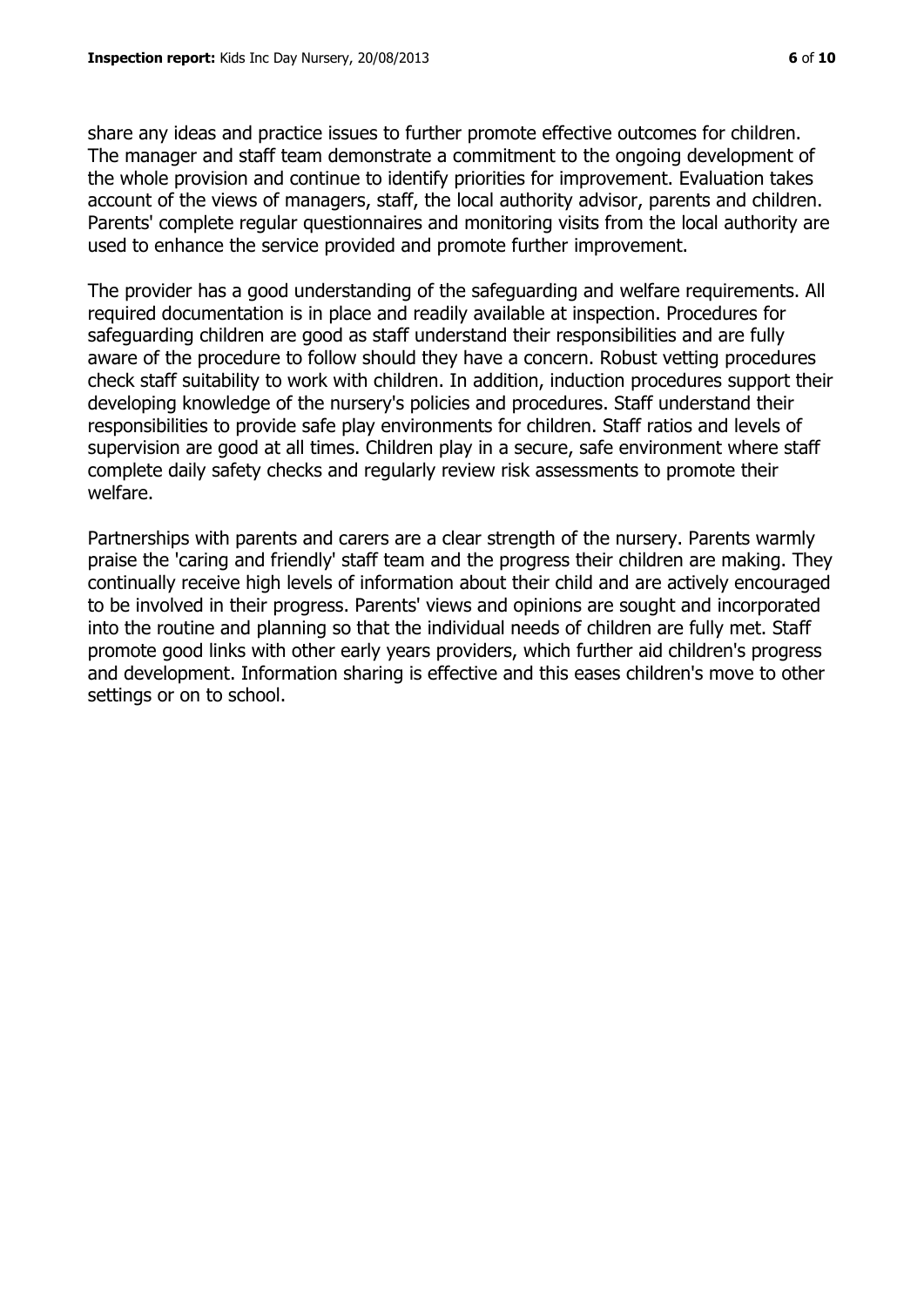# **What inspection judgements mean**

# **Registered early years provision**

| Grade   | <b>Judgement</b> | <b>Description</b>                                                                                                                                                                                                                                                                                                                                                                 |
|---------|------------------|------------------------------------------------------------------------------------------------------------------------------------------------------------------------------------------------------------------------------------------------------------------------------------------------------------------------------------------------------------------------------------|
| Grade 1 | Outstanding      | Outstanding provision is highly effective in meeting the needs<br>of all children exceptionally well. This ensures that children are<br>very well prepared for the next stage of their learning.                                                                                                                                                                                   |
| Grade 2 | Good             | Good provision is effective in delivering provision that meets<br>the needs of all children well. This ensures children are ready<br>for the next stage of their learning.                                                                                                                                                                                                         |
| Grade 3 | Satisfactory     | Satisfactory provision is performing less well than expectations<br>in one or more of the key areas. It requires improvement in<br>order to be good.                                                                                                                                                                                                                               |
| Grade 4 | Inadequate       | Provision that is inadequate requires significant improvement<br>and/or enforcement action. The provision is failing to give<br>children an acceptable standard of early years education and/or<br>is not meeting the safeguarding and welfare requirements of<br>the Early Years Foundation Stage. It will be inspected again<br>within 12 months of the date of this inspection. |
| Met     |                  | The provision has no children on roll. The inspection judgement<br>is that the provider continues to meet the requirements for<br>registration.                                                                                                                                                                                                                                    |
| Not met |                  | The provision has no children on roll. The inspection judgement<br>is that the provider does not meet the requirements for<br>registration.                                                                                                                                                                                                                                        |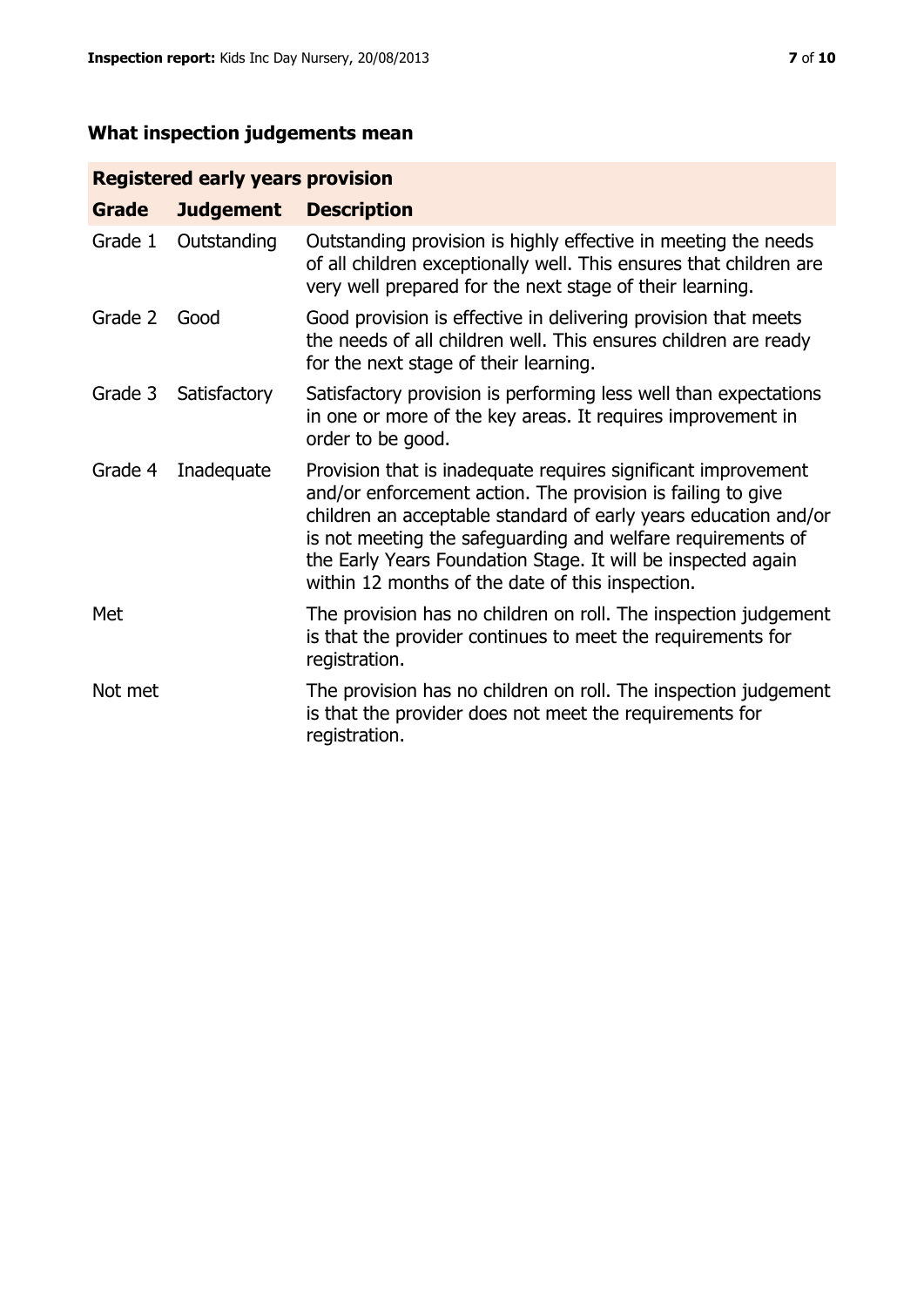#### **Inspection**

This inspection was carried out by Ofsted under sections 49 and 50 of the Childcare Act 2006 on the quality and standards of provision that is registered on the Early Years Register. The registered person must ensure that this provision complies with the statutory framework for children's learning, development and care, known as the Early Years Foundation Stage.

# **Setting details**

| Unique reference number       | EY271103                                |
|-------------------------------|-----------------------------------------|
| <b>Local authority</b>        | <b>Essex</b>                            |
| <b>Inspection number</b>      | 915559                                  |
| <b>Type of provision</b>      |                                         |
| <b>Registration category</b>  | Childcare - Non-Domestic                |
| Age range of children         | $0 - 5$                                 |
| <b>Total number of places</b> | 60                                      |
| Number of children on roll    | 107                                     |
| <b>Name of provider</b>       | Select Enterprises (South East) Limited |
| Date of previous inspection   | 21/07/2011                              |
| <b>Telephone number</b>       | 0208 598 2600                           |

Any complaints about the inspection or the report should be made following the procedures set out in the guidance *'Complaints procedure: raising concerns and making complaints* about Ofsted', which is available from Ofsted's website: www.ofsted.gov.uk. If you would like Ofsted to send you a copy of the guidance, please telephone 0300 123 4234, or email enquiries@ofsted.gov.uk.

# **Type of provision**

For the purposes of this inspection the following definitions apply:

Full-time provision is that which operates for more than three hours. These are usually known as nurseries, nursery schools and pre-schools and must deliver the Early Years Foundation Stage. They are registered on the Early Years Register and pay the higher fee for registration.

Sessional provision operates for more than two hours but does not exceed three hours in any one day. These are usually known as pre-schools, kindergartens or nursery schools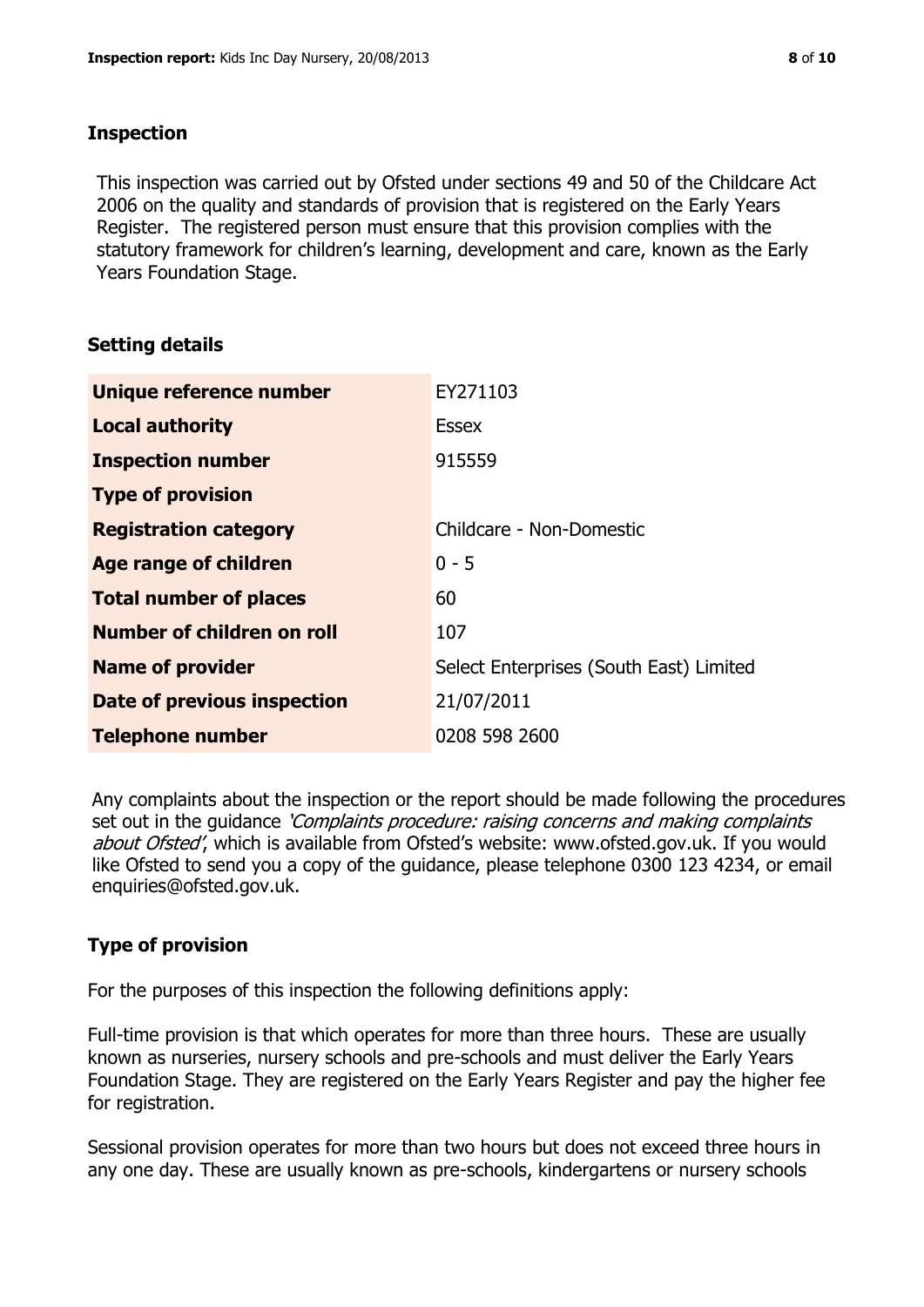and must deliver the Early Years Foundation Stage. They are registered on the Early Years Register and pay the lower fee for registration.

Childminders care for one or more children where individual children attend for a period of more than two hours in any one day. They operate from domestic premises, which are usually the childminder's own home. They are registered on the Early Years Register and must deliver the Early Years Foundation Stage.

Out of school provision may be sessional or full-time provision and is delivered before or after school and/or in the summer holidays. They are registered on the Early Years Register and must deliver the Early Years Foundation Stage. Where children receive their Early Years Foundation Stage in school these providers do not have to deliver the learning and development requirements in full but should complement the experiences children receive in school.